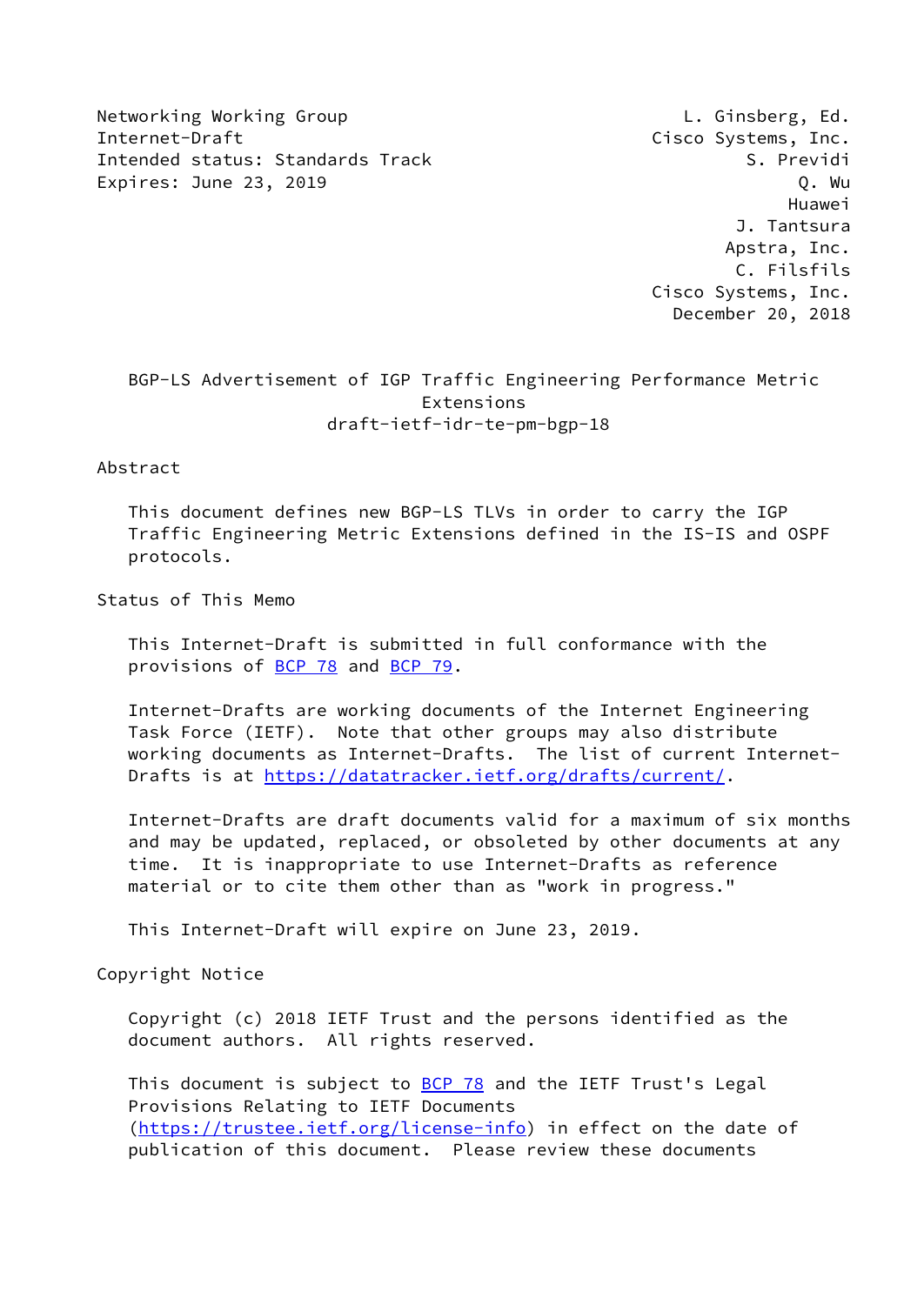<span id="page-1-1"></span>Internet-Draft BGP-LS Advertisement of Performance Metric December 2018

 carefully, as they describe your rights and restrictions with respect to this document. Code Components extracted from this document must include Simplified BSD License text as described in Section 4.e of the Trust Legal Provisions and are provided without warranty as described in the Simplified BSD License.

Table of Contents

|                                                    | $\overline{2}$ |
|----------------------------------------------------|----------------|
| Link Attribute TLVs for TE Metric Extensions<br>2. | $\overline{2}$ |
| Unidirectional Link Delay TLV<br><u>2.1</u> .      | $\overline{3}$ |
| Min/Max Unidirectional Link Delay TLV<br>2.2.      | $\overline{4}$ |
| Unidirectional Delay Variation TLV<br>2.3.         | $\overline{4}$ |
| Unidirectional Link Loss TLV<br>2.4.               | $\overline{5}$ |
| Unidirectional Residual Bandwidth TLV<br>2.5.      | $\overline{5}$ |
| Unidirectional Available Bandwidth TLV<br>2.6.     | 6              |
| Unidirectional Utilized Bandwidth TLV<br>2.7.      | 6              |
| Mappings to IGP Source sub-TLVs<br>2.8.            | $\overline{1}$ |
| 3.                                                 | $\overline{1}$ |
| 4.                                                 | 8              |
| 5.                                                 | 8              |
| 6.                                                 | 9              |
| 7.                                                 | 9              |
| Normative References<br>7.1.                       | 9              |
| Informative References<br>7.2.                     | 9              |
| Authors' Addresses<br>.                            | 9              |
|                                                    |                |

<span id="page-1-0"></span>[1](#page-1-0). Introduction

BGP-LS ([\[RFC7752](https://datatracker.ietf.org/doc/pdf/rfc7752)]) defines NLRI and attributes in order to carry link-state information. New BGP-LS Link-Attribute TLVs are required in order to carry the Traffic Engineering Metric Extensions defined in [[I-D.ietf-lsr-isis-rfc7810bis\]](#page-9-5) and [[RFC7471](https://datatracker.ietf.org/doc/pdf/rfc7471)].

<span id="page-1-2"></span>[2](#page-1-2). Link Attribute TLVs for TE Metric Extensions

The following new Link Attribute TLVs are defined: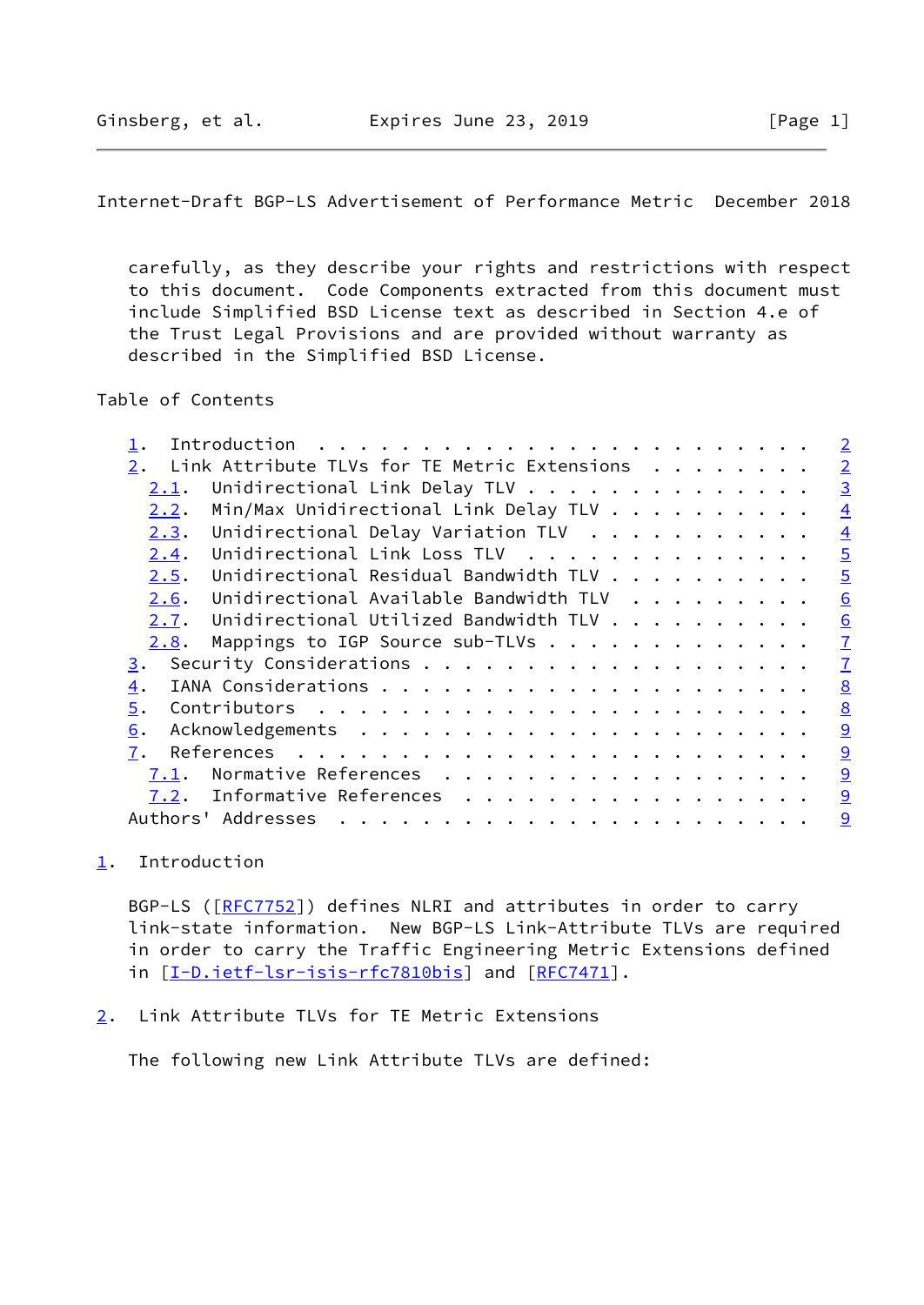| Ginsberg, et al. |  |
|------------------|--|
|                  |  |

### Expires June 23, 2019 [Page 2]

<span id="page-2-1"></span>Internet-Draft BGP-LS Advertisement of Performance Metric December 2018

| TLV code-point | Value                              |
|----------------|------------------------------------|
| 1114           | Unidirectional Link Delay          |
| 1115           | Min/Max Unidirectional Link Delay  |
| 1116           | Unidirectional Delay Variation     |
| 1117           | Unidirectional Link Loss           |
| 1118           | Unidirectional Residual Bandwidth  |
| 1119           | Unidirectional Available Bandwidth |
| 1120           | Unidirectional Utilized Bandwidth  |

 TLV formats are described in detail in the following sub-sections. TLV formats follow the rules defined in [\[RFC7752](https://datatracker.ietf.org/doc/pdf/rfc7752)].

<span id="page-2-0"></span>[2.1](#page-2-0). Unidirectional Link Delay TLV

 This TLV advertises the average link delay between two directly connected IGP link-state neighbors. The semantics of the value field in the TLV are described in [\[I-D.ietf-lsr-isis-rfc7810bis](#page-9-5)] and  $[$ RFC7471 $]$ .

0 1 2 3 0 1 2 3 4 5 6 7 8 9 0 1 2 3 4 5 6 7 8 9 0 1 2 3 4 5 6 7 8 9 0 1 +-+-+-+-+-+-+-+-+-+-+-+-+-+-+-+-+-+-+-+-+-+-+-+-+-+-+-+-+-+-+-+-+ | Type | Length | +-+-+-+-+-+-+-+-+-+-+-+-+-+-+-+-+-+-+-+-+-+-+-+-+-+-+-+-+-+-+-+-+ |A| RESERVED | Delay +-+-+-+-+-+-+-+-+-+-+-+-+-+-+-+-+-+-+-+-+-+-+-+-+-+-+-+-+-+-+-+-+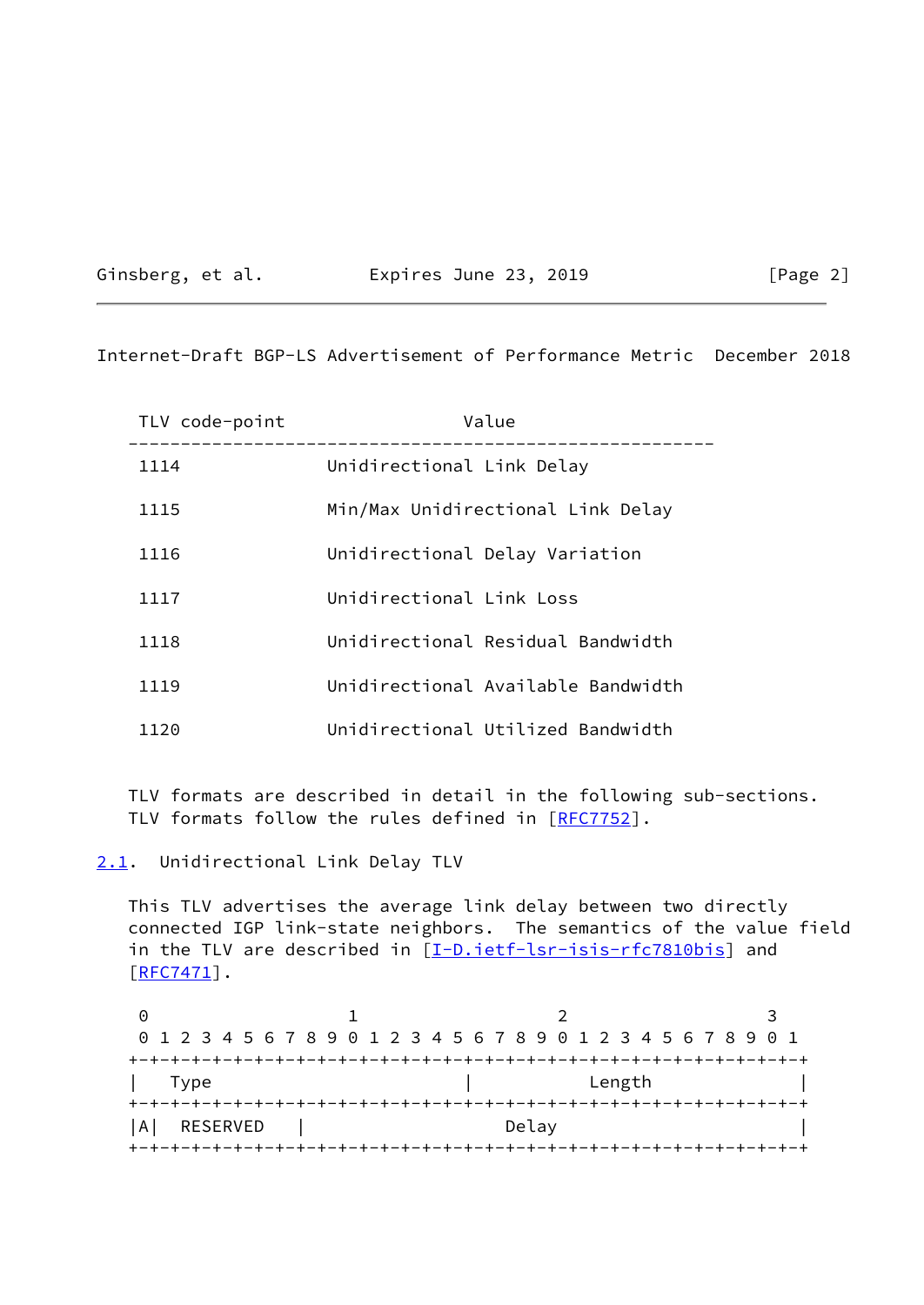| Figure 1 |  |
|----------|--|
|          |  |

where:

Type: 1114

Length: 4.

Ginsberg, et al. **Expires June 23, 2019** [Page 3]

<span id="page-3-1"></span>Internet-Draft BGP-LS Advertisement of Performance Metric December 2018

<span id="page-3-0"></span>[2.2](#page-3-0). Min/Max Unidirectional Link Delay TLV

 This sub-TLV advertises the minimum and maximum delay values between two directly connected IGP link-state neighbors. The semantics of the value field in the TLV are described in [\[I-D.ietf-lsr-isis-rfc7810bis](#page-9-5)] and [[RFC7471\]](https://datatracker.ietf.org/doc/pdf/rfc7471).

|                 | 0 1 2 3 4 5 6 7 8 9 0 1 2 3 4 5 6 7 8 9 0 1 2 3 4 5 6 7 8 9 0 1 |  |
|-----------------|-----------------------------------------------------------------|--|
|                 |                                                                 |  |
| Type            | Length                                                          |  |
|                 |                                                                 |  |
| A   RESERVED    | Min Delay                                                       |  |
|                 |                                                                 |  |
| <b>RESERVED</b> | Max Delay                                                       |  |
|                 |                                                                 |  |

Figure 2

where:

Type: 1115

Length: 8.

<span id="page-3-2"></span>[2.3](#page-3-2). Unidirectional Delay Variation TLV

This sub-TLV advertises the average link delay variation between two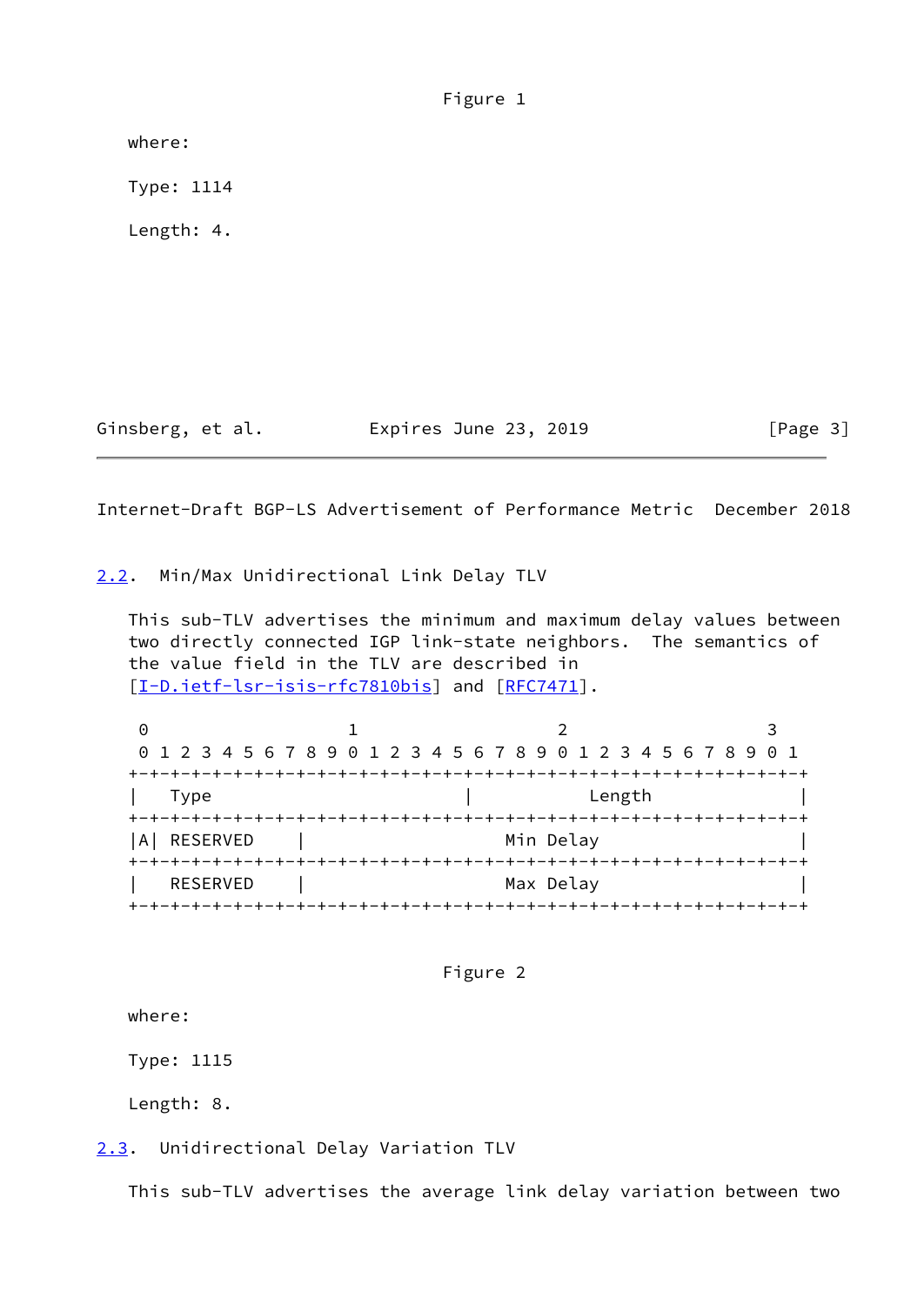directly connected IGP link-state neighbors. The semantics of the value field in the TLV are described in [\[I-D.ietf-lsr-isis-rfc7810bis](#page-9-5)] and [[RFC7471\]](https://datatracker.ietf.org/doc/pdf/rfc7471).

0 1 2 3 0 1 2 3 4 5 6 7 8 9 0 1 2 3 4 5 6 7 8 9 0 1 2 3 4 5 6 7 8 9 0 1 +-+-+-+-+-+-+-+-+-+-+-+-+-+-+-+-+-+-+-+-+-+-+-+-+-+-+-+-+-+-+-+-+ | Type | Length | +-+-+-+-+-+-+-+-+-+-+-+-+-+-+-+-+-+-+-+-+-+-+-+-+-+-+-+-+-+-+-+-+ | RESERVED | Delay Variation +-+-+-+-+-+-+-+-+-+-+-+-+-+-+-+-+-+-+-+-+-+-+-+-+-+-+-+-+-+-+-+-+

### Figure 3

where:

Type: 1116

Ginsberg, et al. **Expires June 23, 2019** [Page 4]

<span id="page-4-1"></span>Internet-Draft BGP-LS Advertisement of Performance Metric December 2018

Length: 4.

<span id="page-4-0"></span>[2.4](#page-4-0). Unidirectional Link Loss TLV

 This sub-TLV advertises the loss (as a packet percentage) between two directly connected IGP link-state neighbors. The semantics of the value field in the TLV are described in [\[I-D.ietf-lsr-isis-rfc7810bis](#page-9-5)] and [[RFC7471\]](https://datatracker.ietf.org/doc/pdf/rfc7471).

0 1 2 3 0 1 2 3 4 5 6 7 8 9 0 1 2 3 4 5 6 7 8 9 0 1 2 3 4 5 6 7 8 9 0 1 +-+-+-+-+-+-+-+-+-+-+-+-+-+-+-+-+-+-+-+-+-+-+-+-+-+-+-+-+-+-+-+-+ | Type | Length | Length | Length | Length | Length | Length | Length | Length | Length | Length | Length | Length | Length | Length | Length | Length | Length | Length | Length | Length | Length | Length | Length | Length +-+-+-+-+-+-+-+-+-+-+-+-+-+-+-+-+-+-+-+-+-+-+-+-+-+-+-+-+-+-+-+-+ |A| RESERVED | Link Loss | +-+-+-+-+-+-+-+-+-+-+-+-+-+-+-+-+-+-+-+-+-+-+-+-+-+-+-+-+-+-+-+-+

Figure 4

where: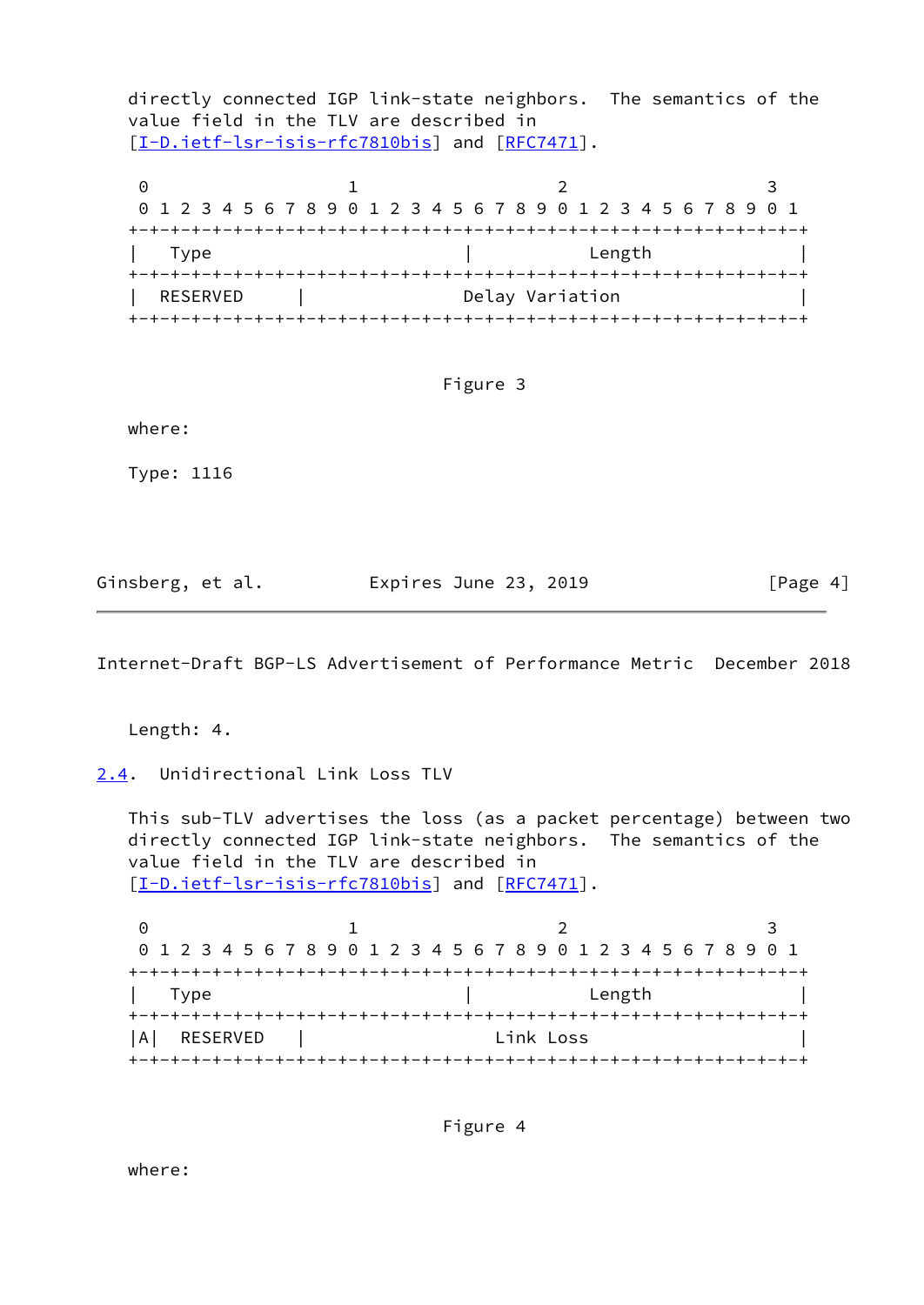Type:1117

Length: 4.

<span id="page-5-0"></span>[2.5](#page-5-0). Unidirectional Residual Bandwidth TLV

 This sub-TLV advertises the residual bandwidth between two directly connected IGP link-state neighbors. The semantics of the value field in the TLV are described in [\[I-D.ietf-lsr-isis-rfc7810bis](#page-9-5)] and [\[RFC7471](https://datatracker.ietf.org/doc/pdf/rfc7471)].

0 1 2 3 0 1 2 3 4 5 6 7 8 9 0 1 2 3 4 5 6 7 8 9 0 1 2 3 4 5 6 7 8 9 0 1 +-+-+-+-+-+-+-+-+-+-+-+-+-+-+-+-+-+-+-+-+-+-+-+-+-+-+-+-+-+-+-+-+ | Type | Length | +-+-+-+-+-+-+-+-+-+-+-+-+-+-+-+-+-+-+-+-+-+-+-+-+-+-+-+-+-+-+-+-+ Residual Bandwidth +-+-+-+-+-+-+-+-+-+-+-+-+-+-+-+-+-+-+-+-+-+-+-+-+-+-+-+-+-+-+-+-+

# Figure 5

where:

Type: 1118

| Ginsberg, et al. | Expires June 23, 2019 | [Page 5] |
|------------------|-----------------------|----------|
|------------------|-----------------------|----------|

<span id="page-5-2"></span>Internet-Draft BGP-LS Advertisement of Performance Metric December 2018

Length: 4.

<span id="page-5-1"></span>[2.6](#page-5-1). Unidirectional Available Bandwidth TLV

 This sub-TLV advertises the available bandwidth between two directly connected IGP link-state neighbors. The semantics of the value field in the TLV are described in [\[I-D.ietf-lsr-isis-rfc7810bis](#page-9-5)] and  $[$ RFC7471 $]$ .

0 1 2 3 0 1 2 3 4 5 6 7 8 9 0 1 2 3 4 5 6 7 8 9 0 1 2 3 4 5 6 7 8 9 0 1 +-+-+-+-+-+-+-+-+-+-+-+-+-+-+-+-+-+-+-+-+-+-+-+-+-+-+-+-+-+-+-+-+ | Type | Length | +-+-+-+-+-+-+-+-+-+-+-+-+-+-+-+-+-+-+-+-+-+-+-+-+-+-+-+-+-+-+-+-+ Available Bandwidth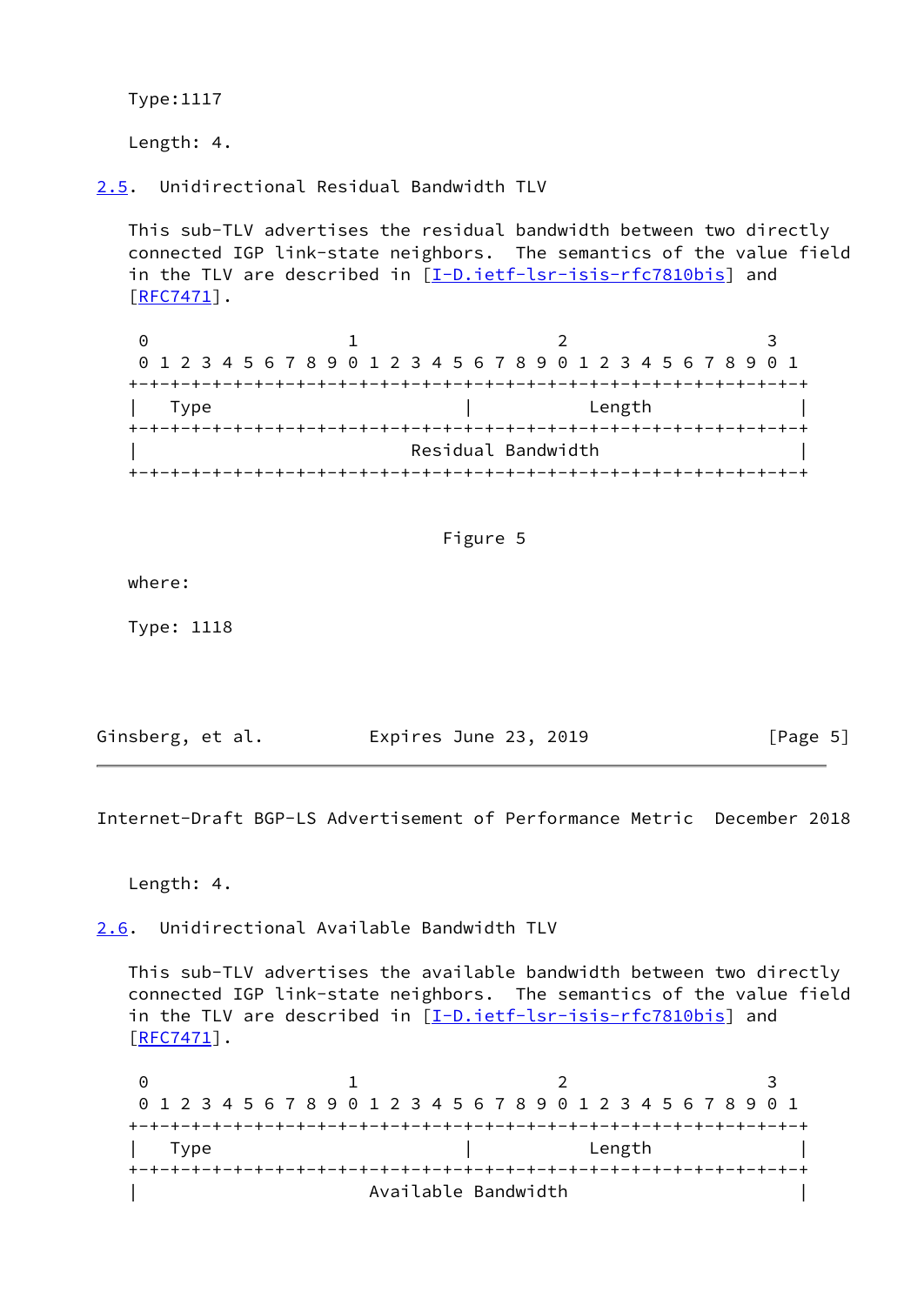+-+-+-+-+-+-+-+-+-+-+-+-+-+-+-+-+-+-+-+-+-+-+-+-+-+-+-+-+-+-+-+-+

Figure 6

where:

Type: 1119

Length: 4.

<span id="page-6-0"></span>[2.7](#page-6-0). Unidirectional Utilized Bandwidth TLV

 This sub-TLV advertises the bandwidth utilization between two directly connected IGP link-state neighbors. The semantics of the value field in the TLV are described in [\[I-D.ietf-lsr-isis-rfc7810bis](#page-9-5)] and [[RFC7471\]](https://datatracker.ietf.org/doc/pdf/rfc7471).

0 1 2 3 0 1 2 3 4 5 6 7 8 9 0 1 2 3 4 5 6 7 8 9 0 1 2 3 4 5 6 7 8 9 0 1 +-+-+-+-+-+-+-+-+-+-+-+-+-+-+-+-+-+-+-+-+-+-+-+-+-+-+-+-+-+-+-+-+ | Type | Length | Length +-+-+-+-+-+-+-+-+-+-+-+-+-+-+-+-+-+-+-+-+-+-+-+-+-+-+-+-+-+-+-+-+ Utilized Bandwidth +-+-+-+-+-+-+-+-+-+-+-+-+-+-+-+-+-+-+-+-+-+-+-+-+-+-+-+-+-+-+-+-+

## Figure 7

where:

Type: 1120

Ginsberg, et al. Expires June 23, 2019 [Page 6]

<span id="page-6-2"></span>Internet-Draft BGP-LS Advertisement of Performance Metric December 2018

Length: 4.

<span id="page-6-1"></span>[2.8](#page-6-1). Mappings to IGP Source sub-TLVs

 This section documents the mappings between the Link Attribute TLVs defined in this document and the corresponding advertisements sourced by the IGPs.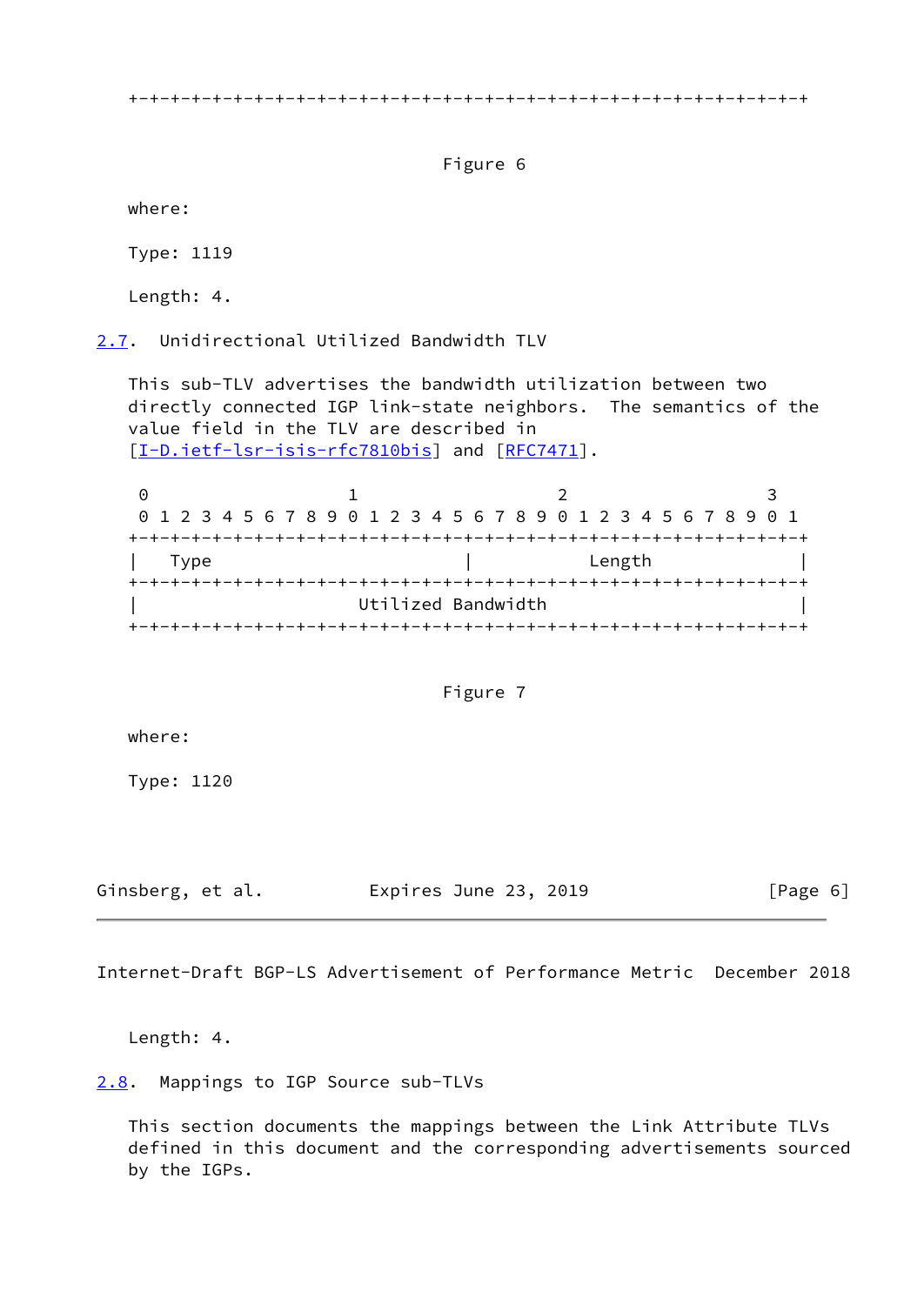For OSPFv2 and OSPFv3 the advertisements are defined in [\[RFC7471](https://datatracker.ietf.org/doc/pdf/rfc7471)]. For IS-IS the advertisements are defined in [\[I-D.ietf-lsr-isis-rfc7810bis](#page-9-5)] .

| Attribute Name                     | $IS-IS$<br>sub-TLV | OSPFv2/OSPFv3<br>sub-TLV |
|------------------------------------|--------------------|--------------------------|
| Unidirectional Link Delay          | 33                 | 27                       |
| Min/Max Unidirectional Link Delay  | 34                 | 28                       |
| Unidirectional Delay Variation     | 35                 | 29                       |
| Unidirectional Link Loss           | 36                 | 30                       |
| Unidirectional Residual Bandwidth  | 37                 | 31                       |
| Unidirectional Available Bandwidth | 38                 | 32                       |
| Unidirectional Utilized Bandwidth  | 39                 | 33                       |
|                                    |                    |                          |

### Figure 8

<span id="page-7-0"></span>[3](#page-7-0). Security Considerations

 Procedures and protocol extensions defined in this document do not affect the BGP security model. See the 'Security Considerations' section of  $[REC4271]$  for a discussion of BGP security. Also refer to [\[RFC4272](https://datatracker.ietf.org/doc/pdf/rfc4272)] and [[RFC6952](https://datatracker.ietf.org/doc/pdf/rfc6952)] for analysis of security issues for BGP. Security considerations for acquiring and distributing BGP-LS information are discussed in [\[RFC7752](https://datatracker.ietf.org/doc/pdf/rfc7752)].

 The TLVs introduced in this document are used to propagate IGP defined information ([\[I-D.ietf-lsr-isis-rfc7810bis](#page-9-5)] and [\[RFC7471](https://datatracker.ietf.org/doc/pdf/rfc7471)].) These TLVs represent the state and resource availability of the IGP link. The IGP instances originating these TLVs are assumed to

Ginsberg, et al. **Expires June 23, 2019** [Page 7]

<span id="page-7-1"></span>Internet-Draft BGP-LS Advertisement of Performance Metric December 2018

support all the required security and authentication mechanisms (as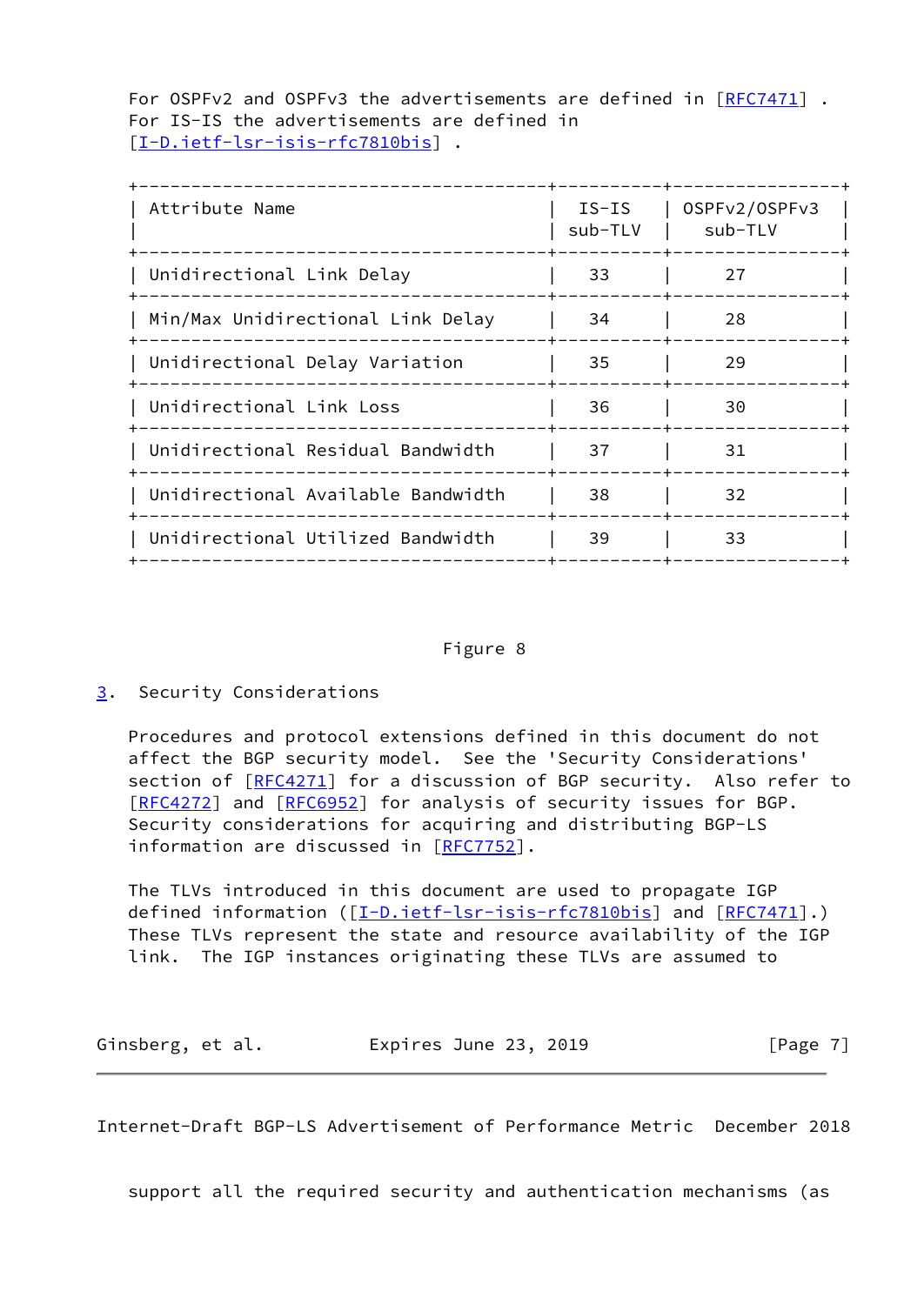described in  $[I-D.iett-lsr-isis-rfc7810bis]$  and  $[RFC7471])$  $[RFC7471])$  in order to prevent any security issue when propagating the TLVs into BGP-LS. The advertisement of the link attribute information defined in this document presents no additional risk beyond that associated with the existing set of link attribute information already supported in [\[RFC7752](https://datatracker.ietf.org/doc/pdf/rfc7752)].

<span id="page-8-0"></span>[4](#page-8-0). IANA Considerations

 IANA has made temporary assignments in the registry "BGP-LS Node Descriptor, Link Descriptor, Prefix Descriptor, and Attribute TLVs" for the new Link Attribute TLVs defined in the table below:

| TLV code-point | Value                              |
|----------------|------------------------------------|
| 1114           | Unidirectional Link Delay          |
| 1115           | Min/Max Unidirectional Link Delay  |
| 1116           | Unidirectional Delay Variation     |
| 1117           | Unidirectional Link Loss           |
| 1118           | Unidirectional Residual Bandwidth  |
| 1119           | Unidirectional Available Bandwidth |
| 1120           | Unidirectional Utilized Bandwidth  |

<span id="page-8-1"></span>[5](#page-8-1). Contributors

 The following people have substantially contributed to this document and should be considered co-authors:

 Saikat Ray Individual Email: raysaikat@gmail.com

 Hannes Gredler RtBrick Inc. Email: hannes@rtbrick.com

Ginsberg, et al. **Expires June 23, 2019** [Page 8]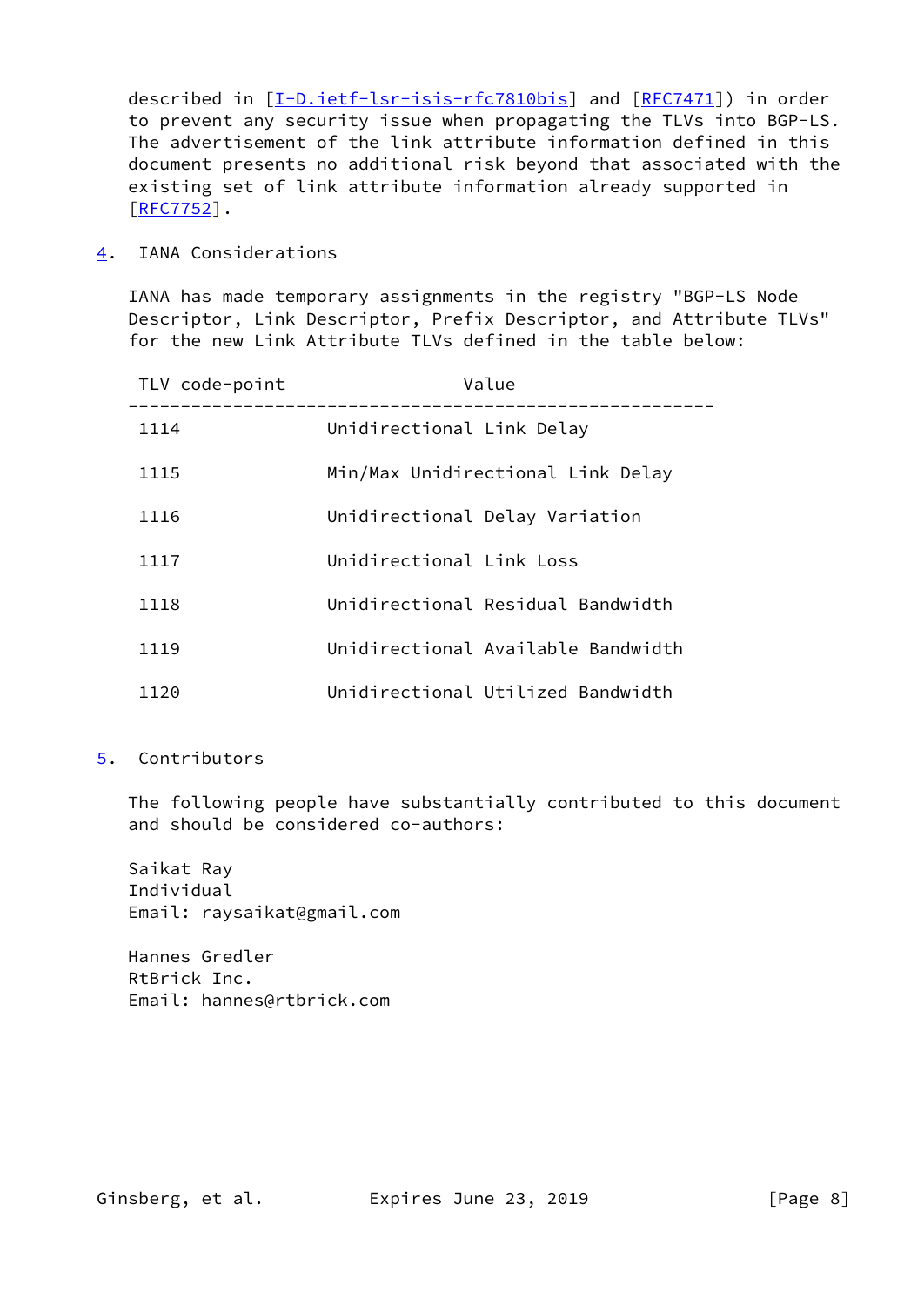<span id="page-9-1"></span>Internet-Draft BGP-LS Advertisement of Performance Metric December 2018

<span id="page-9-0"></span>[6](#page-9-0). Acknowledgements

The authors wish to acknowledge comments from Ketan Talaulikar.

- <span id="page-9-2"></span>[7](#page-9-2). References
- <span id="page-9-5"></span><span id="page-9-3"></span>[7.1](#page-9-3). Normative References
	- [I-D.ietf-lsr-isis-rfc7810bis]
		- Ginsberg, L., Previdi, S., Giacalone, S., Ward, D., Drake, J., and Q. Wu, "IS-IS Traffic Engineering (TE) Metric Extensions", [draft-ietf-lsr-isis-rfc7810bis-04](https://datatracker.ietf.org/doc/pdf/draft-ietf-lsr-isis-rfc7810bis-04) (work in progress), December 2018.
	- [RFC7471] Giacalone, S., Ward, D., Drake, J., Atlas, A., and S. Previdi, "OSPF Traffic Engineering (TE) Metric Extensions", [RFC 7471](https://datatracker.ietf.org/doc/pdf/rfc7471), DOI 10.17487/RFC7471, March 2015, <[https://www.rfc-editor.org/info/rfc7471>](https://www.rfc-editor.org/info/rfc7471).
	- [RFC7752] Gredler, H., Ed., Medved, J., Previdi, S., Farrel, A., and S. Ray, "North-Bound Distribution of Link-State and Traffic Engineering (TE) Information Using BGP", [RFC 7752,](https://datatracker.ietf.org/doc/pdf/rfc7752) DOI 10.17487/RFC7752, March 2016, <[https://www.rfc-editor.org/info/rfc7752>](https://www.rfc-editor.org/info/rfc7752).
- <span id="page-9-4"></span>[7.2](#page-9-4). Informative References
	- [RFC4271] Rekhter, Y., Ed., Li, T., Ed., and S. Hares, Ed., "A Border Gateway Protocol 4 (BGP-4)", [RFC 4271,](https://datatracker.ietf.org/doc/pdf/rfc4271) DOI 10.17487/RFC4271, January 2006, <[https://www.rfc-editor.org/info/rfc4271>](https://www.rfc-editor.org/info/rfc4271).
	- [RFC4272] Murphy, S., "BGP Security Vulnerabilities Analysis", [RFC 4272,](https://datatracker.ietf.org/doc/pdf/rfc4272) DOI 10.17487/RFC4272, January 2006, <[https://www.rfc-editor.org/info/rfc4272>](https://www.rfc-editor.org/info/rfc4272).
	- [RFC6952] Jethanandani, M., Patel, K., and L. Zheng, "Analysis of BGP, LDP, PCEP, and MSDP Issues According to the Keying and Authentication for Routing Protocols (KARP) Design Guide", [RFC 6952,](https://datatracker.ietf.org/doc/pdf/rfc6952) DOI 10.17487/RFC6952, May 2013, <[https://www.rfc-editor.org/info/rfc6952>](https://www.rfc-editor.org/info/rfc6952).

Authors' Addresses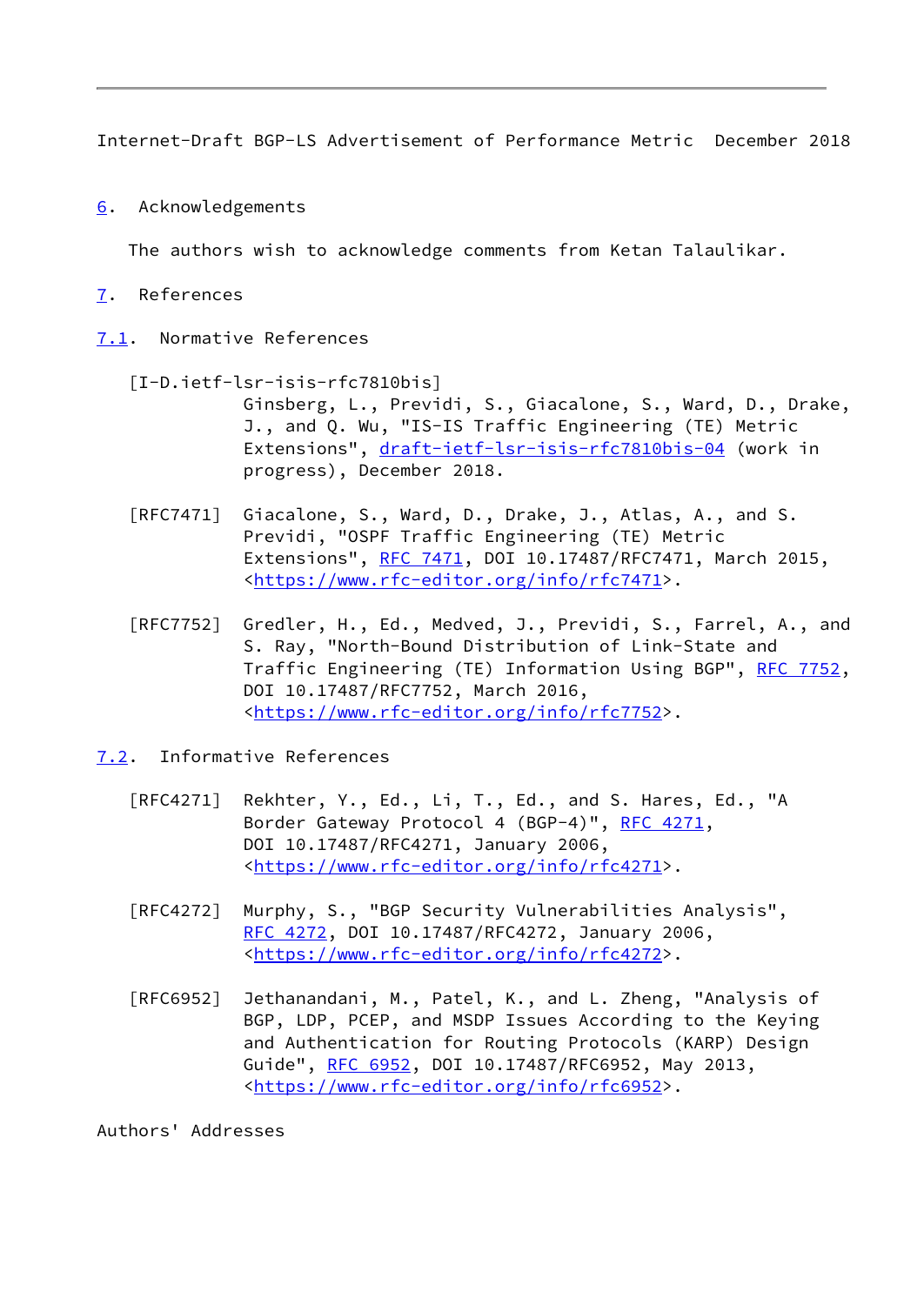Internet-Draft BGP-LS Advertisement of Performance Metric December 2018

 Les Ginsberg (editor) Cisco Systems, Inc. US Email: ginsberg@cisco.com Stefano Previdi Huawei IT Email: stefano@previdi.net Qin Wu Huawei 101 Software Avenue, Yuhua District Nanjing, Jiangsu 210012 China Email: bill.wu@huawei.com Jeff Tantsura Apstra, Inc. US Email: jefftant.ietf@gmail.com Clarence Filsfils Cisco Systems, Inc. Brussels BE Email: cfilsfil@cisco.com